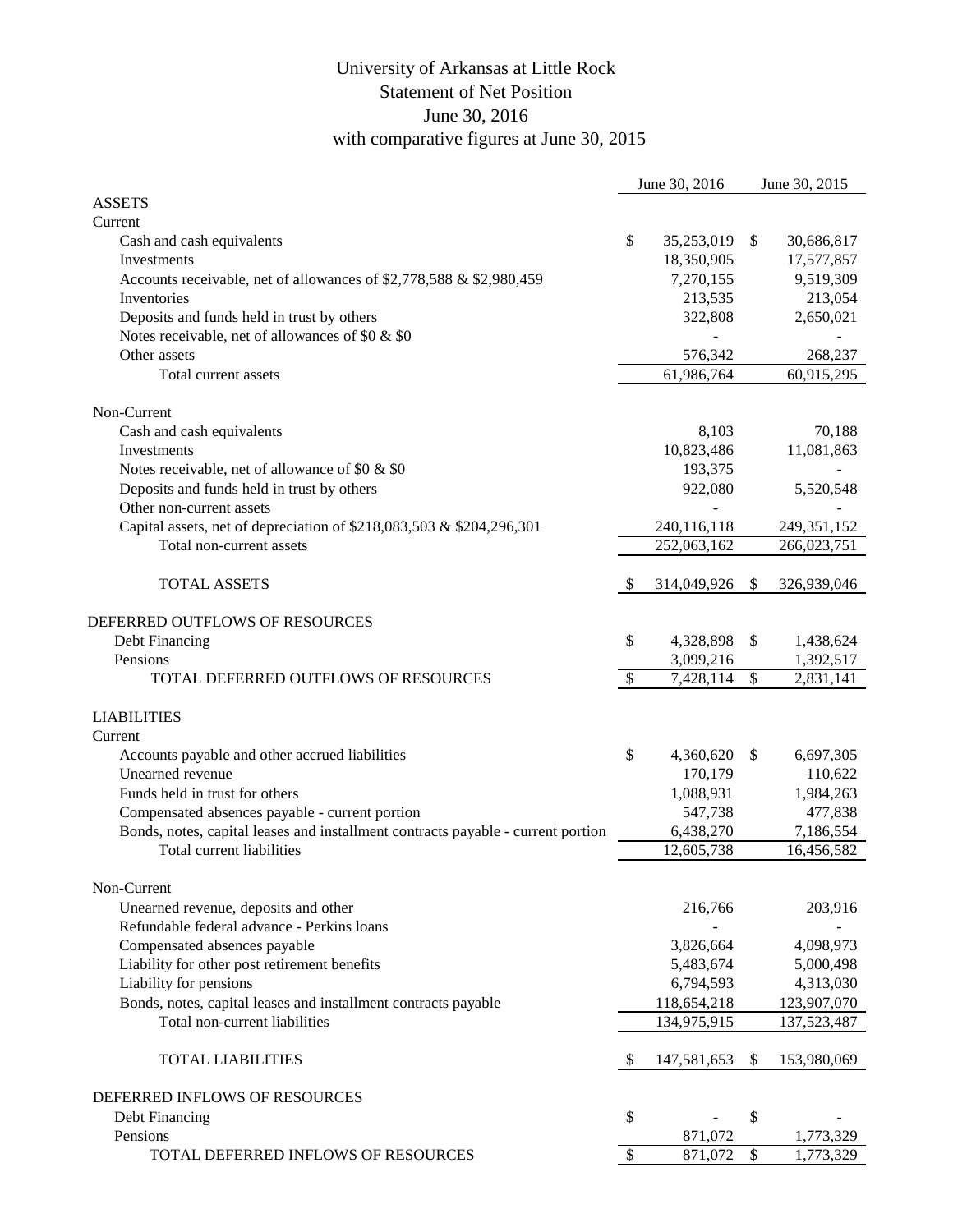| <b>NET POSITION</b>              |                     |    |             |
|----------------------------------|---------------------|----|-------------|
| Net Investment in Capital Assets | \$<br>120, 165, 305 | \$ | 124,288,357 |
| Restricted                       |                     |    |             |
| Non-Expendable                   |                     |    |             |
| Scholarships and fellowships     | 3,049,938           |    | 3,101,673   |
| Research                         | 128,852             |    | 137,744     |
| Other                            | 4,861,872           |    | 5,208,078   |
| Expendable                       |                     |    |             |
| Scholarships and fellowships     | 818,120             |    | 724,324     |
| Research                         | 1,824,382           |    | 2,423,235   |
| <b>Public Service</b>            | 7,726,630           |    | 5,487,906   |
| <b>Capital Projects</b>          | 3                   |    | 36,118      |
| Other                            | 3,378,069           |    | 3,841,958   |
| Unrestricted                     | 31,072,144          |    | 28,767,396  |
|                                  |                     |    |             |
| <b>TOTAL NET POSITION</b>        | 173,025,315         | S  | 174,016,789 |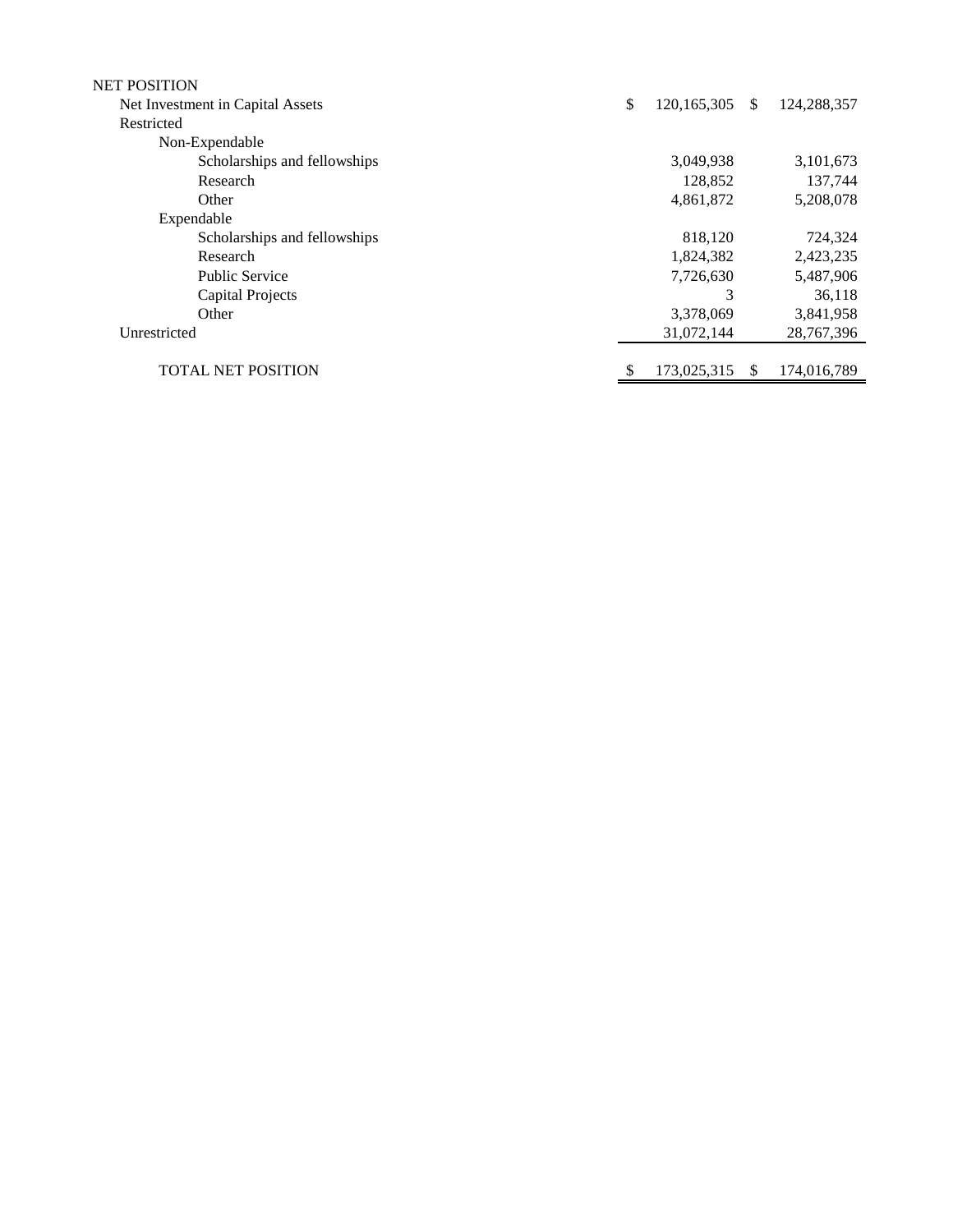## University of Arkansas at Little Rock Statement of Revenues, Expenses and Changes in Net Position For The Year Ended June 30, 2016 with comparative figures for 2015

| June 30, 2016<br>June 30, 2015<br><b>Operating Revenues</b><br>47,512,629<br>Student tuition & fees, net of scholarship allowances of \$25,220,597 & \$24,922,761<br>\$<br>\$48,439,546<br>Federal and county appropriations<br>Federal grants and contracts<br>10,756,677<br>9,342,542<br>State and local grants and contracts<br>12,155,697<br>12,245,746<br>Non-governmental grants and contracts<br>1,515,755<br>2,512,125<br>Sales and services of educational departments<br>2,091,069<br>2,102,131<br>Auxiliary enterprises<br>Athletics, net of scholarship allowances of \$1,328,330 & \$1,241,933<br>4,165,031<br>4,521,259<br>Housing/food service, net of scholarship allowances of \$3,492,978 & \$2,994,712<br>6,657,824<br>5,884,371<br>Bookstore, net of scholarship allowances of \$143,462 & \$149,582<br>262,062<br>281,751<br>Other auxiliary enterprises, net of scholarship allowances of $$0 \& $0$<br>1,650,799<br>1,579,127<br>Other operating revenues<br>1,926,681<br>1,832,889<br>Total operating revenues<br>89,050,452<br>88, 385, 259<br><b>Operating Expenses</b><br>Compensation and benefits<br>115,309,914<br>117,318,939<br>Supplies and services<br>42,156,599<br>39,355,097<br>Scholarships and fellowships<br>14,773,861<br>15,095,930<br>Depreciation<br>15,651,059<br>16,076,804<br>187,891,433<br>Total operating expenses<br>187,846,770<br>Operating income (loss)<br>(98, 840, 981)<br>(99, 461, 511)<br>Non-Operating Revenues (Expenses)<br>State appropriations<br>68,359,480<br>68,415,587<br>Property and sales tax<br>Federal grants<br>16,597,677<br>17,183,915<br>State and local grants<br>7,358,513<br>7,576,471<br>1,084,460<br>1,033,714<br>Non-governmental grants<br>Gifts<br>7,163,137<br>5,990,887<br>609,009<br>Investment income (net)<br>685,699<br>Interest and fees on capital asset-related debt<br>(3,021,764)<br>(3,870,383)<br>Gain (loss) on disposal of assets<br>(3,753)<br>(276, 266)<br>Other<br>(477, 324)<br>97,669,435<br>96,739,624<br>Net non-operating revenues<br>Income before other revenues and expenses |  | Year Ended    | Year Ended  |
|-----------------------------------------------------------------------------------------------------------------------------------------------------------------------------------------------------------------------------------------------------------------------------------------------------------------------------------------------------------------------------------------------------------------------------------------------------------------------------------------------------------------------------------------------------------------------------------------------------------------------------------------------------------------------------------------------------------------------------------------------------------------------------------------------------------------------------------------------------------------------------------------------------------------------------------------------------------------------------------------------------------------------------------------------------------------------------------------------------------------------------------------------------------------------------------------------------------------------------------------------------------------------------------------------------------------------------------------------------------------------------------------------------------------------------------------------------------------------------------------------------------------------------------------------------------------------------------------------------------------------------------------------------------------------------------------------------------------------------------------------------------------------------------------------------------------------------------------------------------------------------------------------------------------------------------------------------------------------------------------------------------------------------------------------------------------------------------------------|--|---------------|-------------|
|                                                                                                                                                                                                                                                                                                                                                                                                                                                                                                                                                                                                                                                                                                                                                                                                                                                                                                                                                                                                                                                                                                                                                                                                                                                                                                                                                                                                                                                                                                                                                                                                                                                                                                                                                                                                                                                                                                                                                                                                                                                                                               |  |               |             |
|                                                                                                                                                                                                                                                                                                                                                                                                                                                                                                                                                                                                                                                                                                                                                                                                                                                                                                                                                                                                                                                                                                                                                                                                                                                                                                                                                                                                                                                                                                                                                                                                                                                                                                                                                                                                                                                                                                                                                                                                                                                                                               |  |               |             |
|                                                                                                                                                                                                                                                                                                                                                                                                                                                                                                                                                                                                                                                                                                                                                                                                                                                                                                                                                                                                                                                                                                                                                                                                                                                                                                                                                                                                                                                                                                                                                                                                                                                                                                                                                                                                                                                                                                                                                                                                                                                                                               |  |               |             |
|                                                                                                                                                                                                                                                                                                                                                                                                                                                                                                                                                                                                                                                                                                                                                                                                                                                                                                                                                                                                                                                                                                                                                                                                                                                                                                                                                                                                                                                                                                                                                                                                                                                                                                                                                                                                                                                                                                                                                                                                                                                                                               |  |               |             |
|                                                                                                                                                                                                                                                                                                                                                                                                                                                                                                                                                                                                                                                                                                                                                                                                                                                                                                                                                                                                                                                                                                                                                                                                                                                                                                                                                                                                                                                                                                                                                                                                                                                                                                                                                                                                                                                                                                                                                                                                                                                                                               |  |               |             |
|                                                                                                                                                                                                                                                                                                                                                                                                                                                                                                                                                                                                                                                                                                                                                                                                                                                                                                                                                                                                                                                                                                                                                                                                                                                                                                                                                                                                                                                                                                                                                                                                                                                                                                                                                                                                                                                                                                                                                                                                                                                                                               |  |               |             |
|                                                                                                                                                                                                                                                                                                                                                                                                                                                                                                                                                                                                                                                                                                                                                                                                                                                                                                                                                                                                                                                                                                                                                                                                                                                                                                                                                                                                                                                                                                                                                                                                                                                                                                                                                                                                                                                                                                                                                                                                                                                                                               |  |               |             |
|                                                                                                                                                                                                                                                                                                                                                                                                                                                                                                                                                                                                                                                                                                                                                                                                                                                                                                                                                                                                                                                                                                                                                                                                                                                                                                                                                                                                                                                                                                                                                                                                                                                                                                                                                                                                                                                                                                                                                                                                                                                                                               |  |               |             |
|                                                                                                                                                                                                                                                                                                                                                                                                                                                                                                                                                                                                                                                                                                                                                                                                                                                                                                                                                                                                                                                                                                                                                                                                                                                                                                                                                                                                                                                                                                                                                                                                                                                                                                                                                                                                                                                                                                                                                                                                                                                                                               |  |               |             |
|                                                                                                                                                                                                                                                                                                                                                                                                                                                                                                                                                                                                                                                                                                                                                                                                                                                                                                                                                                                                                                                                                                                                                                                                                                                                                                                                                                                                                                                                                                                                                                                                                                                                                                                                                                                                                                                                                                                                                                                                                                                                                               |  |               |             |
|                                                                                                                                                                                                                                                                                                                                                                                                                                                                                                                                                                                                                                                                                                                                                                                                                                                                                                                                                                                                                                                                                                                                                                                                                                                                                                                                                                                                                                                                                                                                                                                                                                                                                                                                                                                                                                                                                                                                                                                                                                                                                               |  |               |             |
|                                                                                                                                                                                                                                                                                                                                                                                                                                                                                                                                                                                                                                                                                                                                                                                                                                                                                                                                                                                                                                                                                                                                                                                                                                                                                                                                                                                                                                                                                                                                                                                                                                                                                                                                                                                                                                                                                                                                                                                                                                                                                               |  |               |             |
|                                                                                                                                                                                                                                                                                                                                                                                                                                                                                                                                                                                                                                                                                                                                                                                                                                                                                                                                                                                                                                                                                                                                                                                                                                                                                                                                                                                                                                                                                                                                                                                                                                                                                                                                                                                                                                                                                                                                                                                                                                                                                               |  |               |             |
|                                                                                                                                                                                                                                                                                                                                                                                                                                                                                                                                                                                                                                                                                                                                                                                                                                                                                                                                                                                                                                                                                                                                                                                                                                                                                                                                                                                                                                                                                                                                                                                                                                                                                                                                                                                                                                                                                                                                                                                                                                                                                               |  |               |             |
|                                                                                                                                                                                                                                                                                                                                                                                                                                                                                                                                                                                                                                                                                                                                                                                                                                                                                                                                                                                                                                                                                                                                                                                                                                                                                                                                                                                                                                                                                                                                                                                                                                                                                                                                                                                                                                                                                                                                                                                                                                                                                               |  |               |             |
|                                                                                                                                                                                                                                                                                                                                                                                                                                                                                                                                                                                                                                                                                                                                                                                                                                                                                                                                                                                                                                                                                                                                                                                                                                                                                                                                                                                                                                                                                                                                                                                                                                                                                                                                                                                                                                                                                                                                                                                                                                                                                               |  |               |             |
|                                                                                                                                                                                                                                                                                                                                                                                                                                                                                                                                                                                                                                                                                                                                                                                                                                                                                                                                                                                                                                                                                                                                                                                                                                                                                                                                                                                                                                                                                                                                                                                                                                                                                                                                                                                                                                                                                                                                                                                                                                                                                               |  |               |             |
|                                                                                                                                                                                                                                                                                                                                                                                                                                                                                                                                                                                                                                                                                                                                                                                                                                                                                                                                                                                                                                                                                                                                                                                                                                                                                                                                                                                                                                                                                                                                                                                                                                                                                                                                                                                                                                                                                                                                                                                                                                                                                               |  |               |             |
|                                                                                                                                                                                                                                                                                                                                                                                                                                                                                                                                                                                                                                                                                                                                                                                                                                                                                                                                                                                                                                                                                                                                                                                                                                                                                                                                                                                                                                                                                                                                                                                                                                                                                                                                                                                                                                                                                                                                                                                                                                                                                               |  |               |             |
|                                                                                                                                                                                                                                                                                                                                                                                                                                                                                                                                                                                                                                                                                                                                                                                                                                                                                                                                                                                                                                                                                                                                                                                                                                                                                                                                                                                                                                                                                                                                                                                                                                                                                                                                                                                                                                                                                                                                                                                                                                                                                               |  |               |             |
|                                                                                                                                                                                                                                                                                                                                                                                                                                                                                                                                                                                                                                                                                                                                                                                                                                                                                                                                                                                                                                                                                                                                                                                                                                                                                                                                                                                                                                                                                                                                                                                                                                                                                                                                                                                                                                                                                                                                                                                                                                                                                               |  |               |             |
|                                                                                                                                                                                                                                                                                                                                                                                                                                                                                                                                                                                                                                                                                                                                                                                                                                                                                                                                                                                                                                                                                                                                                                                                                                                                                                                                                                                                                                                                                                                                                                                                                                                                                                                                                                                                                                                                                                                                                                                                                                                                                               |  |               |             |
|                                                                                                                                                                                                                                                                                                                                                                                                                                                                                                                                                                                                                                                                                                                                                                                                                                                                                                                                                                                                                                                                                                                                                                                                                                                                                                                                                                                                                                                                                                                                                                                                                                                                                                                                                                                                                                                                                                                                                                                                                                                                                               |  |               |             |
|                                                                                                                                                                                                                                                                                                                                                                                                                                                                                                                                                                                                                                                                                                                                                                                                                                                                                                                                                                                                                                                                                                                                                                                                                                                                                                                                                                                                                                                                                                                                                                                                                                                                                                                                                                                                                                                                                                                                                                                                                                                                                               |  |               |             |
|                                                                                                                                                                                                                                                                                                                                                                                                                                                                                                                                                                                                                                                                                                                                                                                                                                                                                                                                                                                                                                                                                                                                                                                                                                                                                                                                                                                                                                                                                                                                                                                                                                                                                                                                                                                                                                                                                                                                                                                                                                                                                               |  |               |             |
|                                                                                                                                                                                                                                                                                                                                                                                                                                                                                                                                                                                                                                                                                                                                                                                                                                                                                                                                                                                                                                                                                                                                                                                                                                                                                                                                                                                                                                                                                                                                                                                                                                                                                                                                                                                                                                                                                                                                                                                                                                                                                               |  |               |             |
|                                                                                                                                                                                                                                                                                                                                                                                                                                                                                                                                                                                                                                                                                                                                                                                                                                                                                                                                                                                                                                                                                                                                                                                                                                                                                                                                                                                                                                                                                                                                                                                                                                                                                                                                                                                                                                                                                                                                                                                                                                                                                               |  |               |             |
|                                                                                                                                                                                                                                                                                                                                                                                                                                                                                                                                                                                                                                                                                                                                                                                                                                                                                                                                                                                                                                                                                                                                                                                                                                                                                                                                                                                                                                                                                                                                                                                                                                                                                                                                                                                                                                                                                                                                                                                                                                                                                               |  |               |             |
|                                                                                                                                                                                                                                                                                                                                                                                                                                                                                                                                                                                                                                                                                                                                                                                                                                                                                                                                                                                                                                                                                                                                                                                                                                                                                                                                                                                                                                                                                                                                                                                                                                                                                                                                                                                                                                                                                                                                                                                                                                                                                               |  |               |             |
|                                                                                                                                                                                                                                                                                                                                                                                                                                                                                                                                                                                                                                                                                                                                                                                                                                                                                                                                                                                                                                                                                                                                                                                                                                                                                                                                                                                                                                                                                                                                                                                                                                                                                                                                                                                                                                                                                                                                                                                                                                                                                               |  |               |             |
|                                                                                                                                                                                                                                                                                                                                                                                                                                                                                                                                                                                                                                                                                                                                                                                                                                                                                                                                                                                                                                                                                                                                                                                                                                                                                                                                                                                                                                                                                                                                                                                                                                                                                                                                                                                                                                                                                                                                                                                                                                                                                               |  |               |             |
|                                                                                                                                                                                                                                                                                                                                                                                                                                                                                                                                                                                                                                                                                                                                                                                                                                                                                                                                                                                                                                                                                                                                                                                                                                                                                                                                                                                                                                                                                                                                                                                                                                                                                                                                                                                                                                                                                                                                                                                                                                                                                               |  |               |             |
|                                                                                                                                                                                                                                                                                                                                                                                                                                                                                                                                                                                                                                                                                                                                                                                                                                                                                                                                                                                                                                                                                                                                                                                                                                                                                                                                                                                                                                                                                                                                                                                                                                                                                                                                                                                                                                                                                                                                                                                                                                                                                               |  |               |             |
|                                                                                                                                                                                                                                                                                                                                                                                                                                                                                                                                                                                                                                                                                                                                                                                                                                                                                                                                                                                                                                                                                                                                                                                                                                                                                                                                                                                                                                                                                                                                                                                                                                                                                                                                                                                                                                                                                                                                                                                                                                                                                               |  |               |             |
|                                                                                                                                                                                                                                                                                                                                                                                                                                                                                                                                                                                                                                                                                                                                                                                                                                                                                                                                                                                                                                                                                                                                                                                                                                                                                                                                                                                                                                                                                                                                                                                                                                                                                                                                                                                                                                                                                                                                                                                                                                                                                               |  | (1, 171, 546) | (2,721,887) |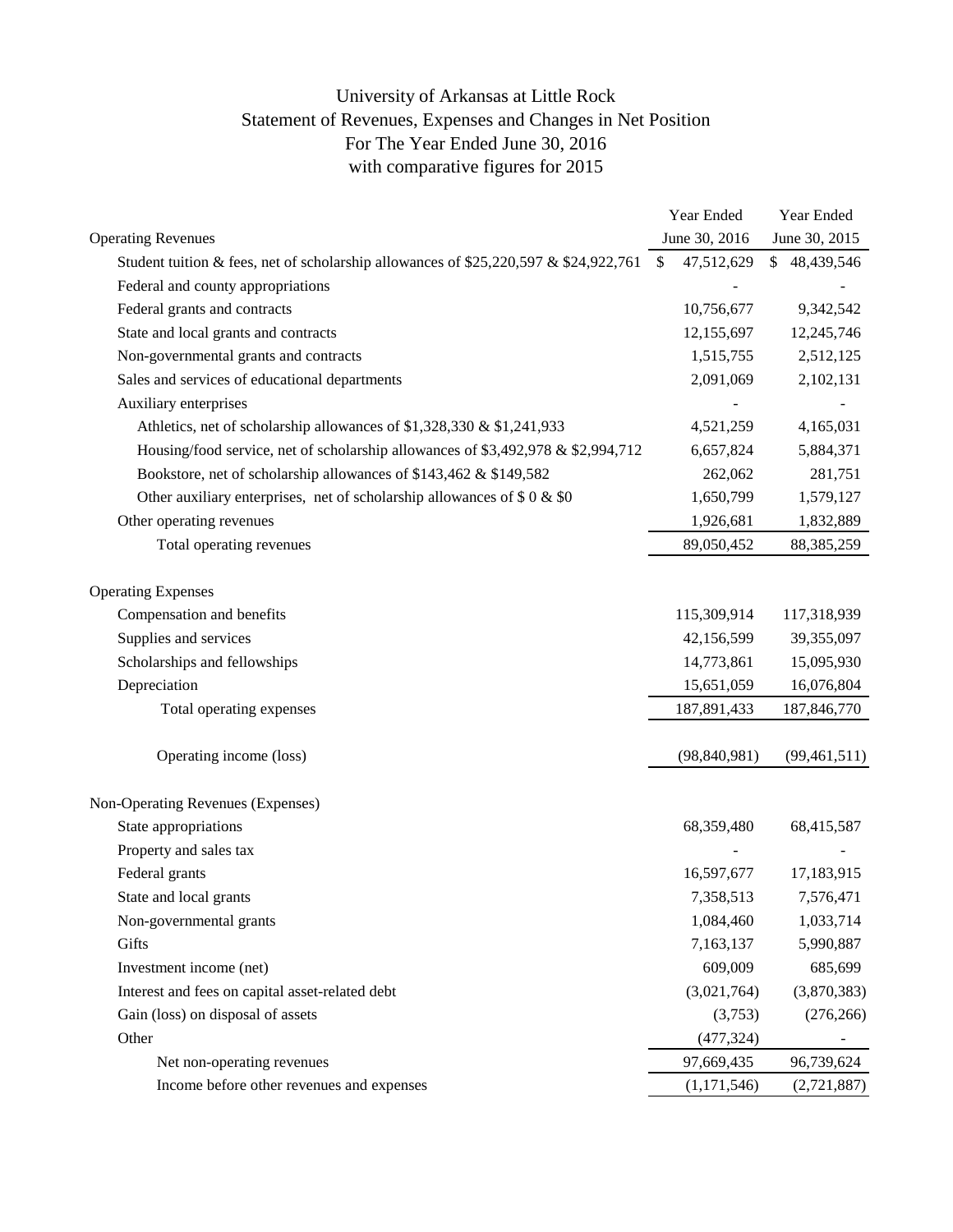| Other Changes in Net Position                   |             |               |
|-------------------------------------------------|-------------|---------------|
| Capital appropriations                          |             |               |
| Capital grants and gifts                        | 180,072     | 21,129        |
| Adjustments to prior year revenues and expenses |             |               |
| Other                                           |             |               |
| Total other revenues and expenses               | 180,072     | 21,129        |
| Increase (decrease) in net position             | (991, 474)  | (2,700,758)   |
| Net Position, beginning of year                 | 174,016,789 | 181,865,911   |
| Adjustment due to GASB 68                       |             | (5,148,364)   |
| Net Position, beginning of year - restated      | 174,016,789 | 176,717,547   |
| Net Position, end of year                       | 173,025,315 | \$174,016,789 |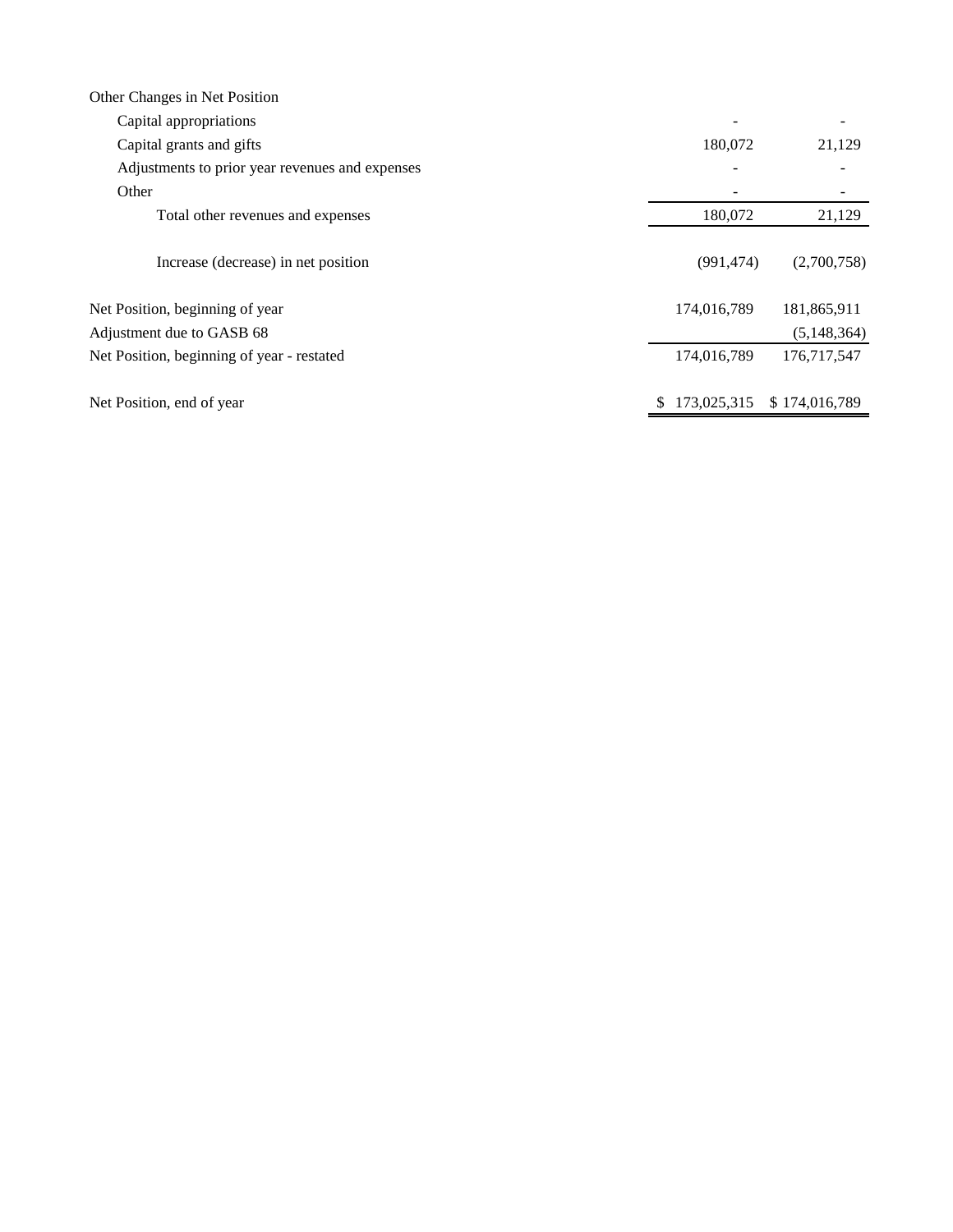University of Arkansas at Little Rock Statement of Cash Flows - Direct Method For The Year Ended June 30, 2016 with comparative figures for 2015

|                                                             | Year Ended       |              | Year Ended     |
|-------------------------------------------------------------|------------------|--------------|----------------|
| Cash Flows from Operating Activities                        | June 30, 2016    |              | June 30, 2015  |
| Student tuition and fees (net of scholarships)              | \$<br>48,981,152 | $\mathbb{S}$ | 47,880,074     |
| Federal and county appropriations                           |                  |              |                |
| Grants and contracts                                        | 25,673,100       |              | 24, 262, 184   |
| Collection of loans and interest                            |                  |              |                |
| Auxiliary enterprise revenues:                              |                  |              |                |
| Athletics                                                   | 4,393,728        |              | 4,252,528      |
| Housing and food service                                    | 6,657,824        |              | 5,937,455      |
| <b>Bookstore</b>                                            | 262,062          |              | 281,751        |
| Other auxiliary enterprises                                 | 1,640,836        |              | 1,569,450      |
| Payments to employees                                       | (91,670,763)     |              | (93, 561, 169) |
| Payment of employee benefits                                | (24, 482, 706)   |              | (24,259,560)   |
| Payments to suppliers                                       | (43,831,745)     |              | (38, 835, 449) |
| Loans issued to students                                    |                  |              |                |
| Scholarships and fellowships                                | (14,773,861)     |              | (15,095,930)   |
| Other receipts (payments)                                   | 3,818,121        |              | 3,704,599      |
| Net cash provided (used) by operating activities            | (83, 332, 252)   |              | (83, 864, 067) |
| Cash Flows from Noncapital Financing Activities             |                  |              |                |
| State appropriations                                        | 68,359,480       |              | 68,415,587     |
| Property and sales tax                                      |                  |              |                |
| Gifts and grants for other than capital purposes            | 32, 203, 787     |              | 31,784,987     |
| Repayment of loans                                          |                  |              |                |
| Direct Lending, Plus and FFEL loan receipts                 | 58,442,614       |              | 59,373,856     |
| Direct Lending, Plus and FFEL loan payments                 | (59, 545, 414)   |              | (57, 325, 328) |
| Other agency funds - net                                    | 207,468          |              | 828,537        |
| Refunds to grantors                                         |                  |              |                |
| Inter-fund loan                                             | (193, 375)       |              |                |
| Net cash provided (used) by noncapital financing activities | 99,474,560       |              | 103,077,639    |
| Cash Flows from Capital and Related Financing Activities    |                  |              |                |
| Distributions from debt proceeds                            | 4,667,333        |              | 20,932,441     |
| Capital appropriations                                      |                  |              |                |
| Capital grants and gifts                                    |                  |              |                |
| Property taxes - capital allocation                         |                  |              |                |
| Proceeds from sale of capital assets                        |                  |              |                |
| Purchases of capital assets                                 | (5,046,585)      |              | (26, 223, 633) |
| Payment of capital related principal on debt                | (6,743,768)      |              | (6,987,321)    |
| Payments of capital related interest and fees               | (4,606,438)      |              | (5,340,373)    |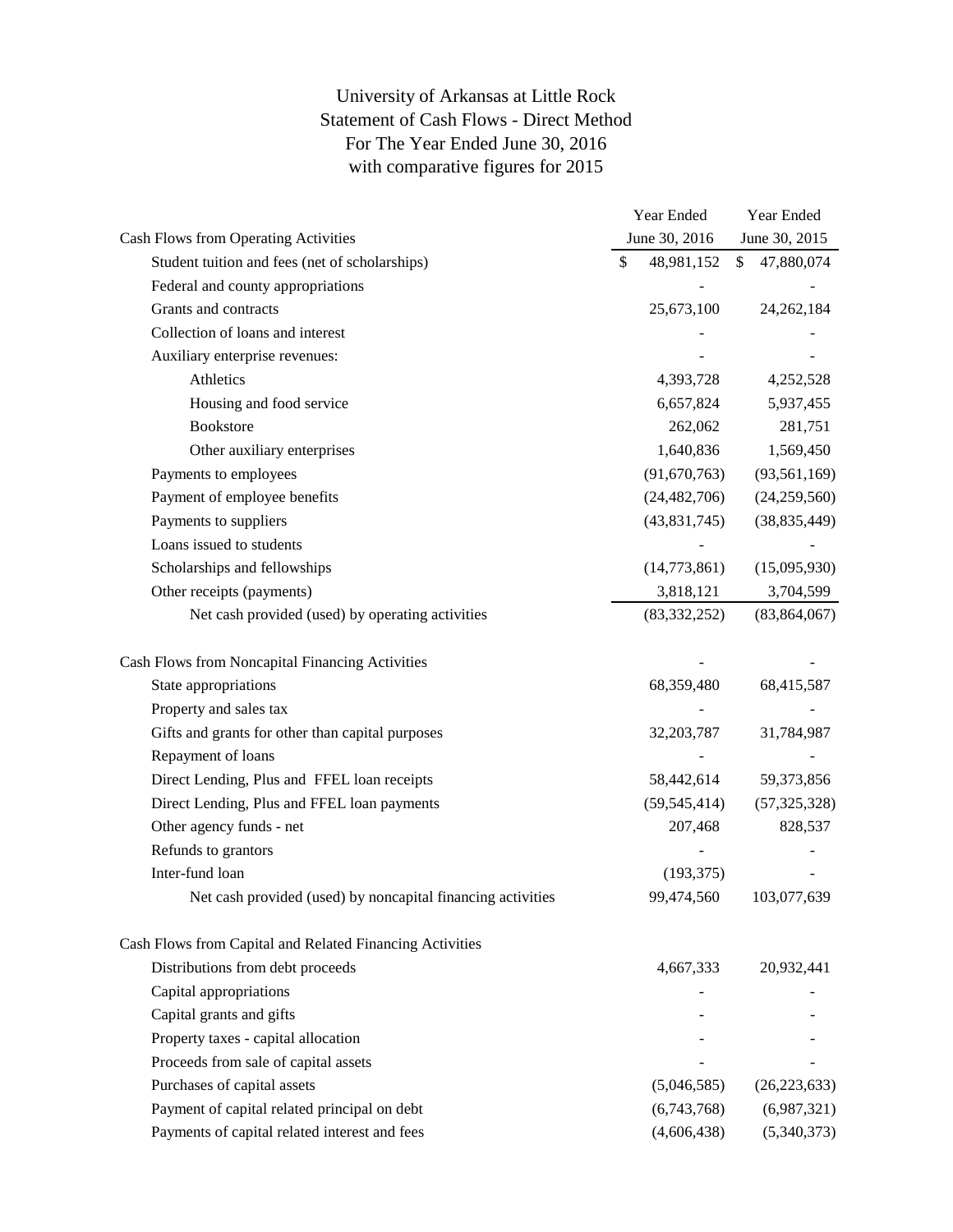| Insurance proceeds                                                   |   |                |     |              |
|----------------------------------------------------------------------|---|----------------|-----|--------------|
| Payments to/from trustee for reserve                                 |   |                |     |              |
| Net cash provided (used) by capital and related financing activities |   | (11, 729, 458) |     | (17,618,886) |
| Cash Flows from Investing Activities                                 |   |                |     |              |
| Proceeds from sales and maturities of investments                    |   | 48,614         |     | 48,282       |
| Investment income (net of fees)                                      |   | 808,779        |     | 1,221,486    |
| Purchases of investments                                             |   | (766, 126)     |     | (1,842,037)  |
| Net cash provided (used) by investing activities                     |   | 91,267         |     | (572, 269)   |
| Net increase in cash                                                 |   | 4,504,117      |     | 1,022,417    |
| Cash, beginning of year                                              |   | 30,757,005     |     | 29,734,588   |
| Cash, end of year                                                    | S | 35,261,122     | \$. | 30,757,005   |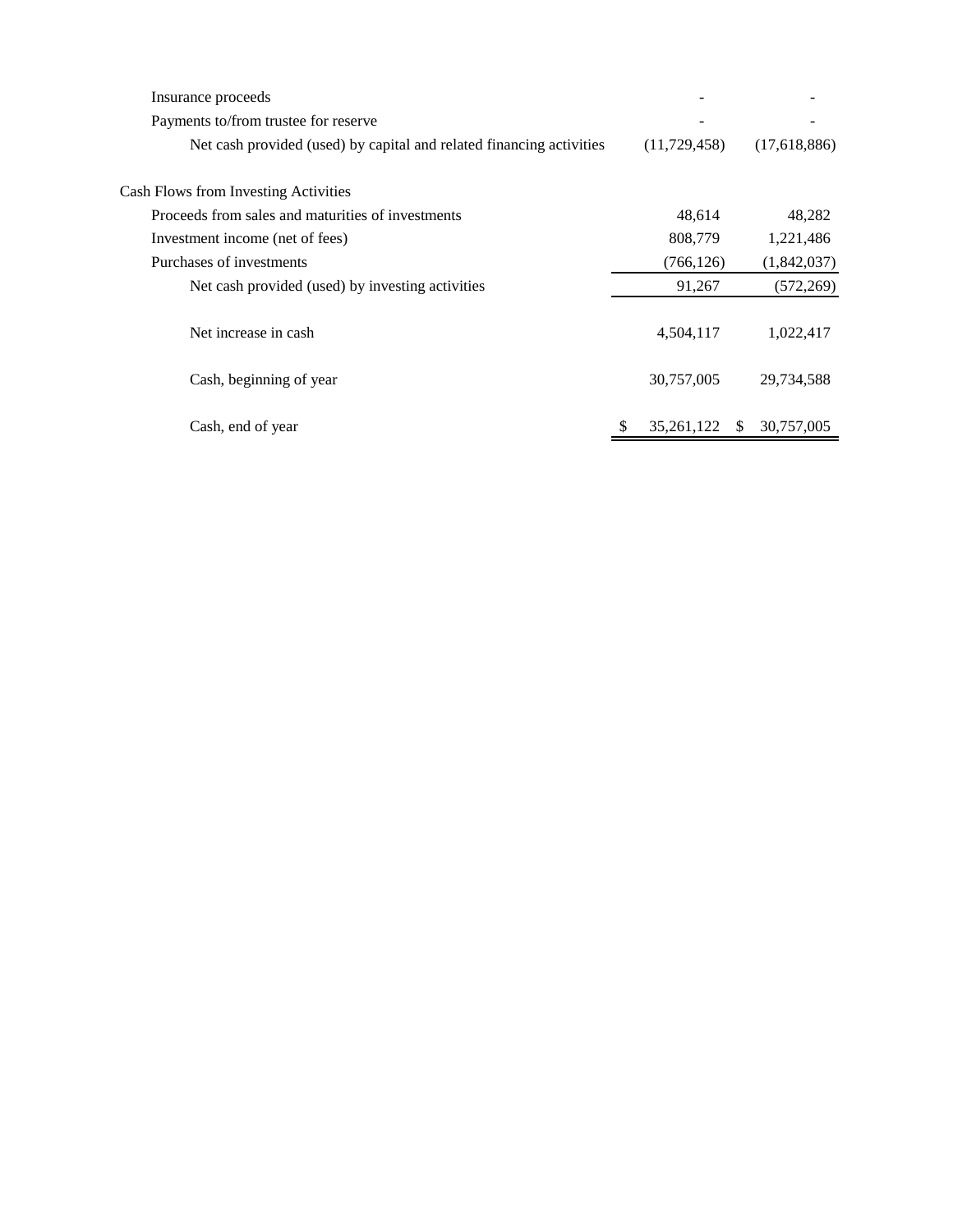## University of Arkansas at Little Rock Statement of Cash Flows - Direct Method - Continued For The Year Ended June 30, 2016 with comparative figures for 2015

|                                                                                 | Year Ended<br>June 30, 2016 |                   | Year Ended<br>June 30, 2015 |  |
|---------------------------------------------------------------------------------|-----------------------------|-------------------|-----------------------------|--|
| Reconciliation of net operating revenues to net cash                            |                             |                   |                             |  |
| provided by operating activities:                                               |                             |                   |                             |  |
| Operating income (loss)                                                         | \$                          | $(98,840,981)$ \$ | (99, 461, 511)              |  |
| Adjustments to reconcile net income to net cash provided                        |                             |                   |                             |  |
| by operating activities:                                                        |                             |                   |                             |  |
| Depreciation expense                                                            |                             | 15,651,059        | 16,076,804                  |  |
| Other miscellaneous operating receipts                                          |                             |                   |                             |  |
| Change in assets and liabilities:                                               |                             |                   |                             |  |
| Receivables, net                                                                |                             | 2,250,000         | (782, 162)                  |  |
| Inventories                                                                     |                             | (481)             | (58, 420)                   |  |
| Prepaid expenses and other assets                                               |                             | (308, 105)        | 374,261                     |  |
| Accounts payable and other accrued liabilities                                  |                             | (2,309,525)       | (148,092)                   |  |
| Unearned revenue                                                                |                             | 72,407            | 135,064                     |  |
| Liability for future insurance claims                                           |                             |                   |                             |  |
| Loans to students and employees                                                 |                             |                   |                             |  |
| Refundable federal advance                                                      |                             |                   |                             |  |
| Compensated absences                                                            |                             | (202, 409)        | (194)                       |  |
| <b>OPEB</b> liability                                                           |                             | 483,176           | 454,706                     |  |
| Pension related                                                                 |                             | (127, 393)        | (454, 523)                  |  |
| Other                                                                           |                             |                   |                             |  |
| NET CASH PROVIDED BY OPERATING ACTIVITIES                                       | S                           | $(83,332,252)$ \$ | (83, 864, 067)              |  |
| <b>Non-Cash Transactions</b>                                                    |                             |                   |                             |  |
| Capital gifts                                                                   |                             | 180,072           | 21,129                      |  |
| Fixed assets acquired by incurring capital lease obligations                    |                             | 98,193            |                             |  |
| Fixed asset acquisition paid by State of Arkansas                               |                             |                   |                             |  |
| Payment of bond proceeds/premium/accrued interest/debt service reserve directly |                             |                   |                             |  |
| into deposits with trustees/escrow                                              |                             | 55,762,459        |                             |  |
| Payment of bond issuance costs/underwriters' discount directly                  |                             |                   |                             |  |
| from bond proceeds and/or debt service reserves                                 |                             | 477,324           |                             |  |